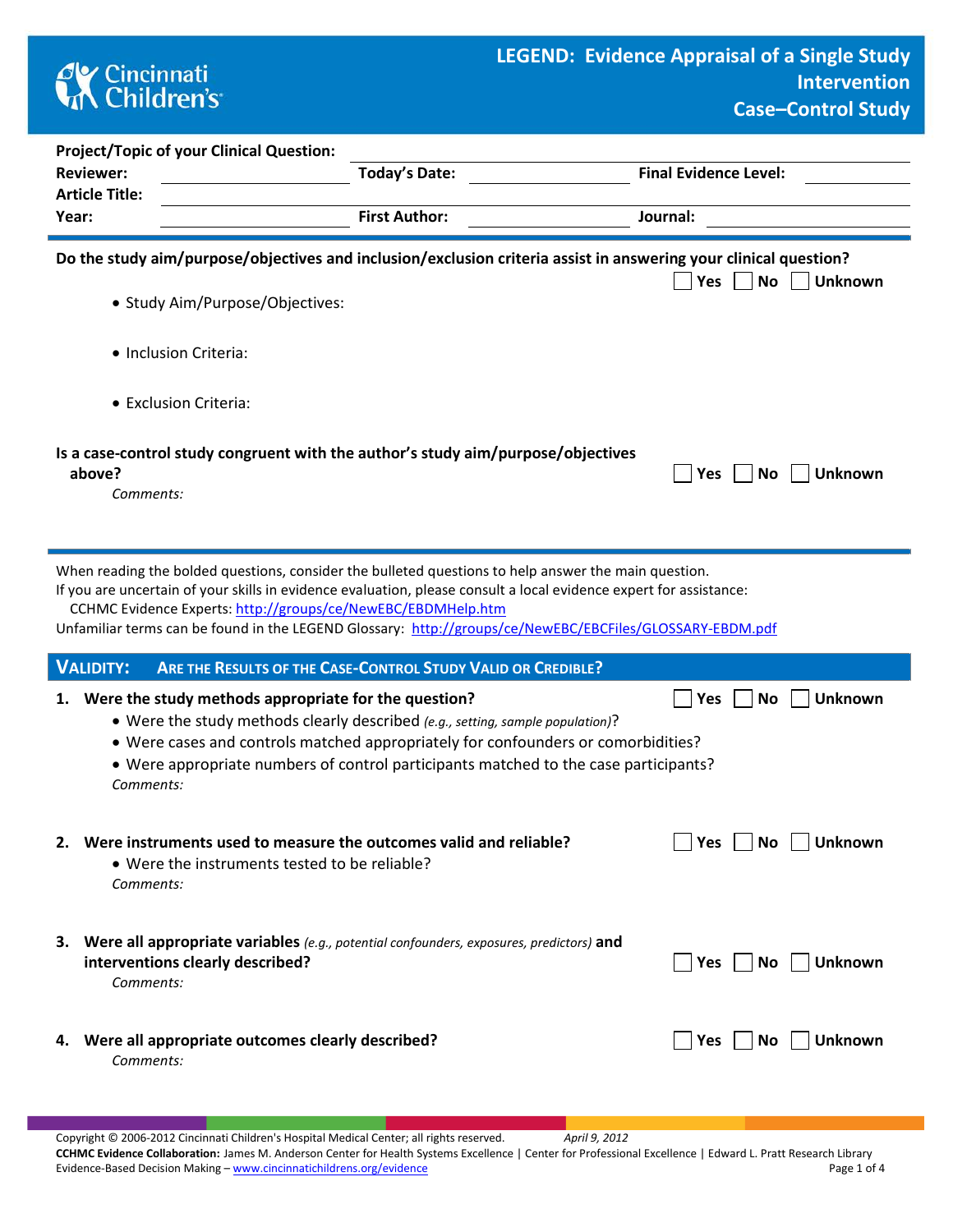| Cincinnati<br>Children's                                                                                                                                                                                                                                                                                     | <b>LEGEND: Evidence Appraisal of a Single Study</b> | <b>Intervention</b><br><b>Case-Control Study</b> |
|--------------------------------------------------------------------------------------------------------------------------------------------------------------------------------------------------------------------------------------------------------------------------------------------------------------|-----------------------------------------------------|--------------------------------------------------|
| 5. Were all participants accounted for at the conclusion of the study?<br>Were missing data explained?<br>٠<br>Comments:                                                                                                                                                                                     | Yes                                                 | <b>Unknown</b><br>No                             |
| 6. Was there freedom from conflict of interest?<br>Sponsor/Funding Agency or Investigators<br>Comments:                                                                                                                                                                                                      | Yes                                                 | No<br><b>Unknown</b>                             |
| <b>ARE THESE VALID STUDY RESULTS IMPORTANT?</b><br><b>RELIABILITY:</b>                                                                                                                                                                                                                                       |                                                     |                                                  |
| 7. Were the statistical analysis methods appropriate?<br>Were the statistical analysis methods clearly described?<br>Comments:                                                                                                                                                                               | Yes                                                 | <b>No</b><br><b>Unknown</b>                      |
| Did the study have a sufficiently large sample size?<br>8.<br>Was a power analysis described?<br>٠<br>Did the sample size achieve or exceed that resulting from the power analysis?<br>٠<br>Did each subgroup also have sufficient sample size (e.g., at least 6-12 participants)?<br>$\bullet$<br>Comments: | Yes                                                 | Unknown<br>No                                    |
| What are the main results of the study? (e.g., Helpful data: Page #, Table #, Figures, Graphs)<br>9.                                                                                                                                                                                                         |                                                     |                                                  |
| What is the effect size? (How large was the treatment effect?)                                                                                                                                                                                                                                               |                                                     |                                                  |
| What were the measures of statistical uncertainty (e.g., precision)?<br>$\bullet$<br>(Were the results presented with Confidence Intervals or Standard Deviations?)                                                                                                                                          |                                                     |                                                  |
| 10. Were the results statistically significant?<br>Comments:                                                                                                                                                                                                                                                 | Yes                                                 | <b>No</b><br><b>Unknown</b>                      |
| 11. Were the results clinically significant?<br>If potential confounders were identified, were they discussed in relationship<br>to the results?<br>Comments:                                                                                                                                                | Yes                                                 | No<br><b>Unknown</b>                             |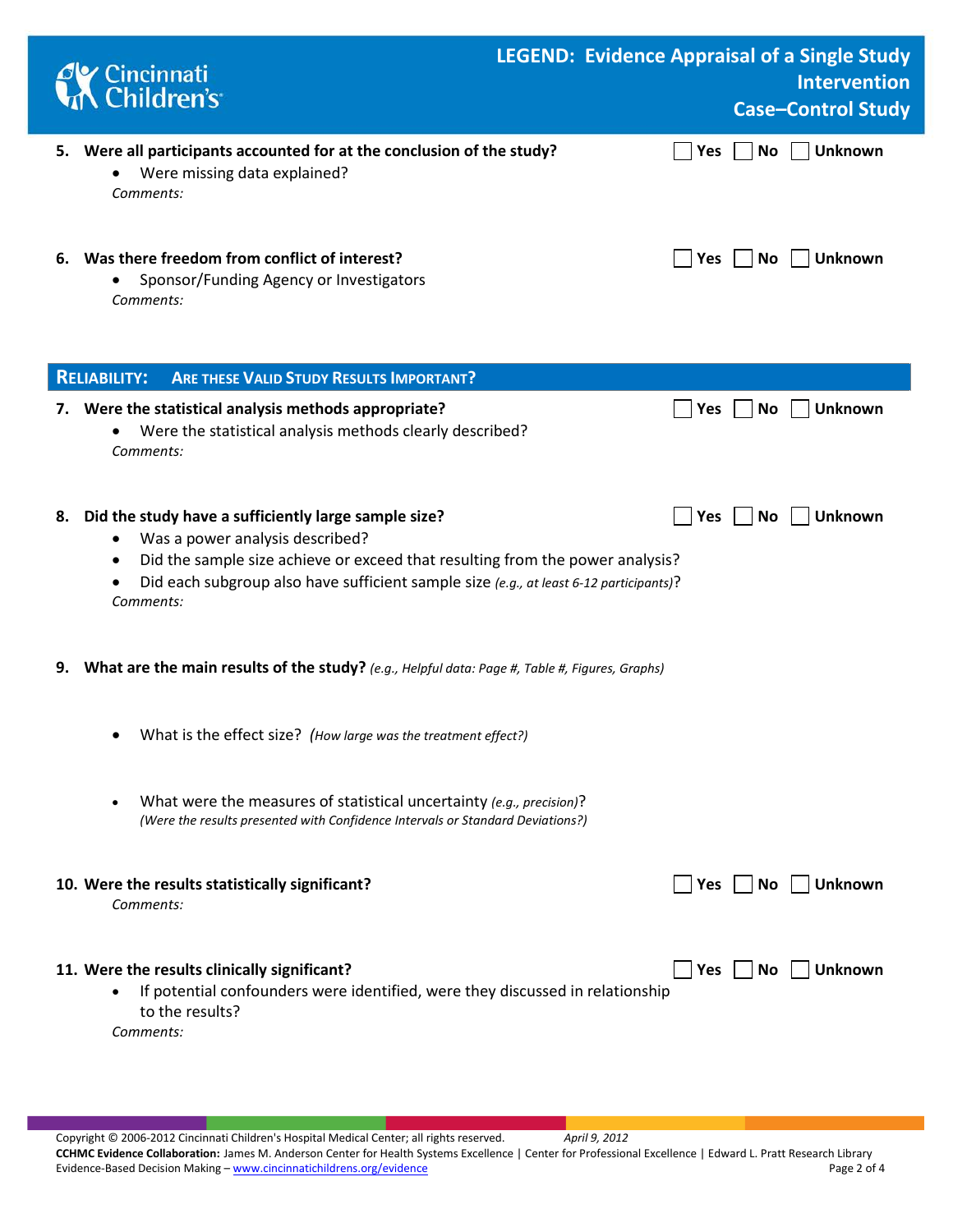| <b>C</b> Cincinnati<br><b>Children's</b>       | <b>LEGEND: Evidence Appraisal of a Single Study</b><br><b>Intervention</b><br><b>Case-Control Study</b> |
|------------------------------------------------|---------------------------------------------------------------------------------------------------------|
| 12. Were adverse events assessed?<br>Comments: | $\Box$ Yes $\Box$ No $\Box$ Unknown                                                                     |

| <b>APPLICABILITY:</b><br><b>CAN I APPLY THESE VALID, IMPORTANT STUDY RESULTS TO TREATING MY PATIENTS?</b>                                                                                                                                                                                                                                                  |                              |
|------------------------------------------------------------------------------------------------------------------------------------------------------------------------------------------------------------------------------------------------------------------------------------------------------------------------------------------------------------|------------------------------|
| 13. Can the results be applied to my population of interest?<br>Is the treatment feasible in my care setting?<br>$\bullet$<br>Do the patient outcomes apply to my population or question of interest?<br>Are the likely benefits worth the potential harm and costs?<br>Were the patients in this study similar to my population of interest?<br>Comments: | <b>Unknown</b><br>Yes<br>No. |
| 14. Are my patient's and family's values and preferences satisfied by the treatment<br>and its consequences?<br>Comments:                                                                                                                                                                                                                                  | <b>Unknown</b><br>Yes<br>No. |
| 15. Would you include this study/article in development of a care recommendation?<br>Comments:                                                                                                                                                                                                                                                             | Unknown<br>Yes<br>No l       |

**ADDITIONAL COMMENTS OR CONCLUSIONS ("TAKE-HOME POINTS"):**